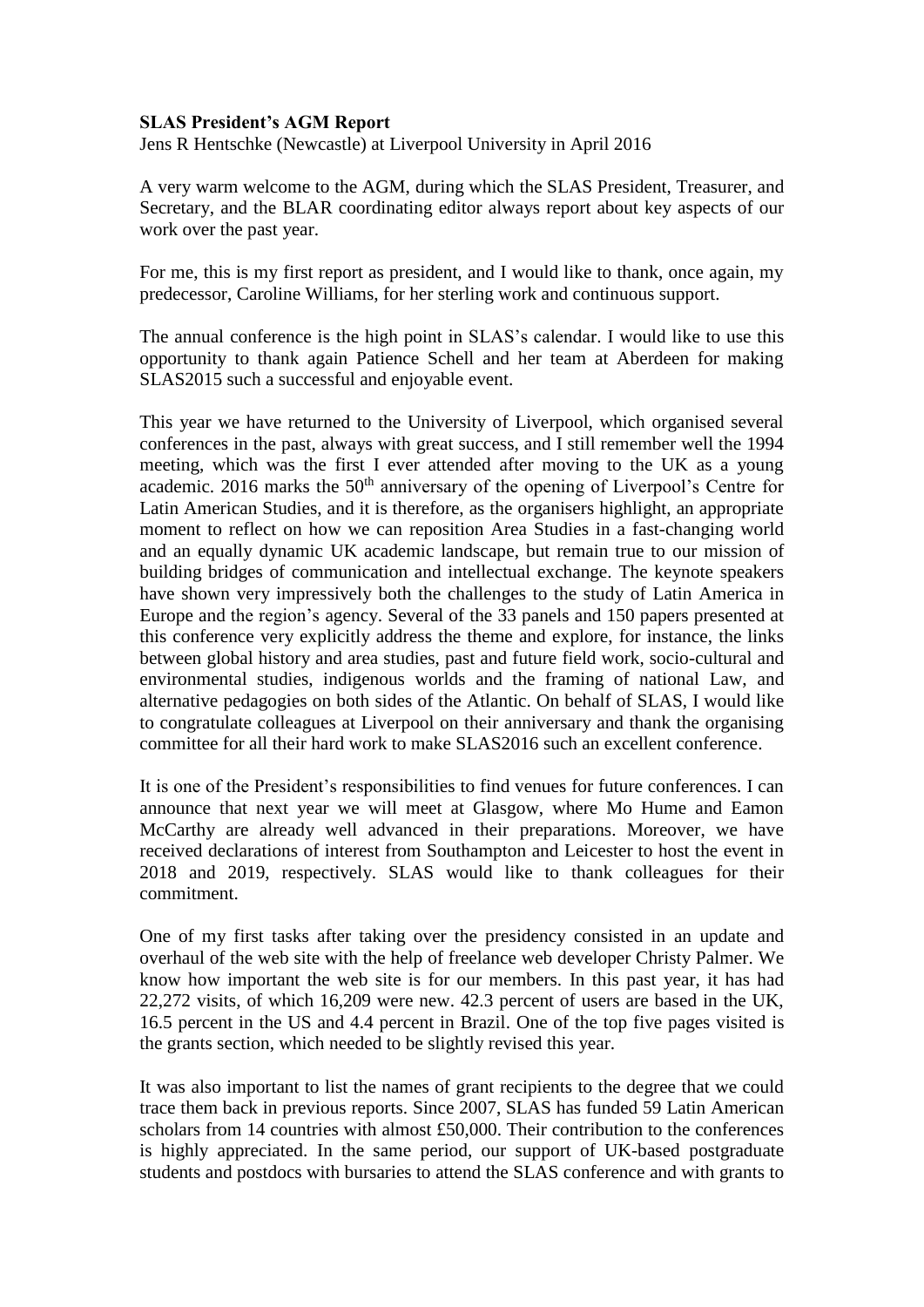present their research at conferences overseas and carry out field work in the region amounts to approximately £150,000. 358 young researchers have benefited from this support, sometimes at a crucial point during their studies or when between jobs. If you scan the names, you will see that many grant recipients have pursued an academic career, and some are now full professors. SLAS has also funded and co-funded workshops, conferences, and series of thematically related seminars at many British universities; since 2009, we have invested ca. £30,000 in 42 events. Some workshops, like Jasmine Gideon's on 'Living with Life-Long Exile' in January this year, had real 'impact' beyond academia. Today almost one third of SLAS's annual budget is spent on the various grant schemes, and assessing the increasing number of applications has become an important part of the committee's work. We would like to congratulate this year's recipients of bursaries.

When overhauling the web site, it became clear that the Constitution and Standing Orders had not been updated since 2006. Amendments we suggest do not indicate any new direction in the work of SLAS, but acknowledge changes that have taken place during the past decade, such as shifts to e-voting and from a hardcopy newsletter to the high-quality and much visited e-newsletter, which Christy Palmer now compiles for us every month during term time. We owe a debt of gratitude to Christy.

Our postgraduate community runs its own association, PILAS, which is supported by the Society. It currently has 409 members, and we have encouraged them to also join SLAS. This year, PILAS has an enthusiastic Newcastle-based committee that is headed by Laura Sariego-Kluge and Diana Morales Arcila and has already organised a visit to the British Library and participated in a workshop at the Institute for Latin American Studies in London. The 2016 PILAS Conference will take place at Newcastle on 29 and 30 June on the theme 'Transformations'. The two keynotes will be delivered by Sarah Radcliff from Cambridge and Nina Laurie from St Andrews. 71 students from the UK, Spain, Italy, and the Netherlands, representing 15 disciplines, will present papers in 20 panels, but there will also be a photo exhibition, a panel on publishing in *BLAR*, and a discussion on the relationship between policy and academia. Laura will have benefitted from attending a meeting of the Parliamentary Outreach Committee that focused on the spending of the international development budget. I will represent SLAS at the conference and am looking forward to it. It should also be said that PILAS is ahead of the Society in the use of social media: its Facebook community has increased from 400 to 560 members since last year, and its Twitter feed from ca. 300 to 395. At this year's Liverpool conference, we also have, for the first time, a 'PILAS at SLAS' panel on 'Breaking Down Conflict: Understanding and Reframing the Latin American Experience'.

SLAS has a very productive relationship with Wiley Blackwell, which manages subscriptions to the *Bulletin of Latin American Research*, i.e., the membership fee, and our share of profits from the sale of *BLAR* constitutes most of the Society's income. Some of you will remember our profound concerns about the government's Open Access agenda. A shift to funding the production of journals through authorprocessing fees, rather than subscriptions, would have undermined the financial viability of learned societies. These threats could be avoided; no article was published under Online Open in 2015. Therefore, our finances remain healthy and have even increased. Currently SLAS has 411 members, of which 332 are based in the UK, but of different nationalities, 36 in Europe, and 27 in North America. 47 percent of our